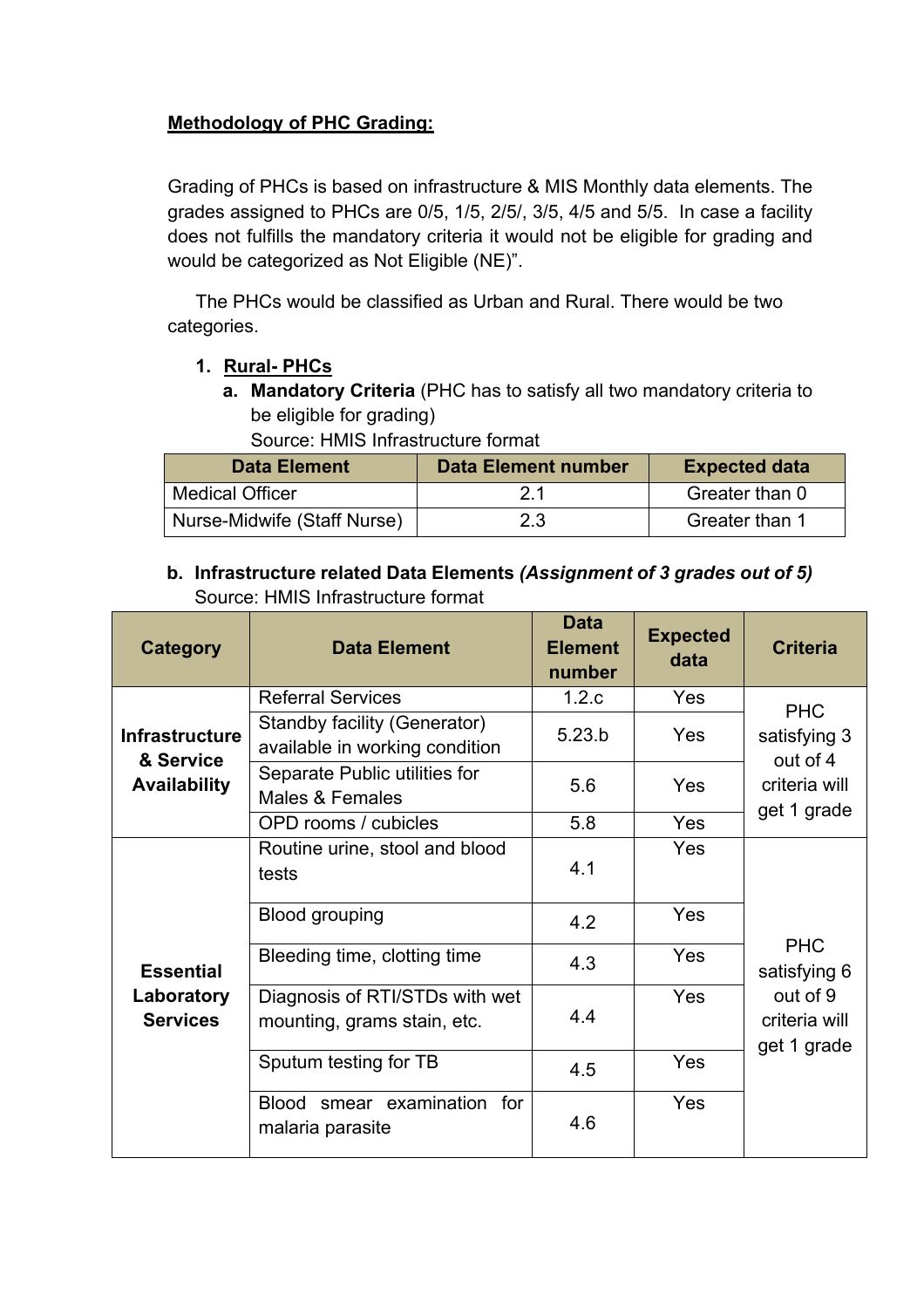| <b>Category</b>            | <b>Data Element</b>                                                   | <b>Data</b><br><b>Element</b><br>number | <b>Expected</b><br>data | <b>Criteria</b>                   |
|----------------------------|-----------------------------------------------------------------------|-----------------------------------------|-------------------------|-----------------------------------|
|                            | Rapid tests for pregnancy                                             | 4.7                                     | <b>Yes</b>              |                                   |
|                            | RPR test for Syphills / YAWS<br>surveillance                          | 4.8                                     | <b>Yes</b>              |                                   |
|                            | Rapid tests for HIV                                                   | 4.9                                     | Yes                     |                                   |
|                            | Whether one month supply of<br>essential drugs available?             | 9                                       | <b>Yes</b>              | <b>PHC</b>                        |
| Drugs &<br><b>Supplies</b> | Whether one month supply of<br>essential vaccines available?          | 10                                      | <b>Yes</b>              | satisfying all<br>3 criteria will |
|                            | Whether one month supply of<br>essential contraceptives<br>available? | 11                                      | Yes                     | get 1 grade                       |

# **c. Service related Data Elements** *(Assignment of 2 grades out of 5)*

Source: HMIS service delivery (monthly) format

| <b>Category</b>        | <b>Data Element</b>                                                                                                | <b>Data Element number</b>                   | <b>Criteria</b>                                            |
|------------------------|--------------------------------------------------------------------------------------------------------------------|----------------------------------------------|------------------------------------------------------------|
| <b>Performa</b><br>nce | Number of Interval IUCD<br>Insertions + Number of<br>Postpartum +Number of Post<br><b>Abortion IUCD insertions</b> | $8.3 + 8.4 + 8.5$                            | <b>PHC</b><br>getting 9<br>to $12$<br>points will<br>get 1 |
| <b>Indicator</b>       | Measles+ MR 1 <sup>st</sup> Dose                                                                                   | $9.2.1 + 9.2.2$                              | grade and                                                  |
| s                      | <b>IPD</b>                                                                                                         | $14.3.1.a+14.3.1.b+$<br>$14.3.2.a+ 14.3.2.b$ | 13 to 16<br>points will                                    |
|                        | OPD attendance (All)                                                                                               | $14.2.1 + 14.2.2$                            | get 2<br>grade                                             |

*Note: Value of Service related Data Elements to be calculated by dividing no. of months for defining the points*

#### **Criteria for assigning points based on MIS data**

In case the facility lies in a **Non-Hilly district**, then following values would be considered :

|       | Number of<br><b>IUCD</b><br>new<br><b>insertions</b><br>at facility | <b>Measles</b><br>1st $ $<br><b>MR</b><br><b>Dose</b> | <b>IPD</b>    |     | <b>OPD</b><br>attendance<br>(A  ) |     | Points assigned on<br>fulfilling<br>condition<br>for any indicator |
|-------|---------------------------------------------------------------------|-------------------------------------------------------|---------------|-----|-----------------------------------|-----|--------------------------------------------------------------------|
| Range | $>=1$ and $<4$                                                      | $>=1$ and $<4$                                        | $>=1$<br>$26$ | and | $>=1$<br>< 501                    | and | 1 point                                                            |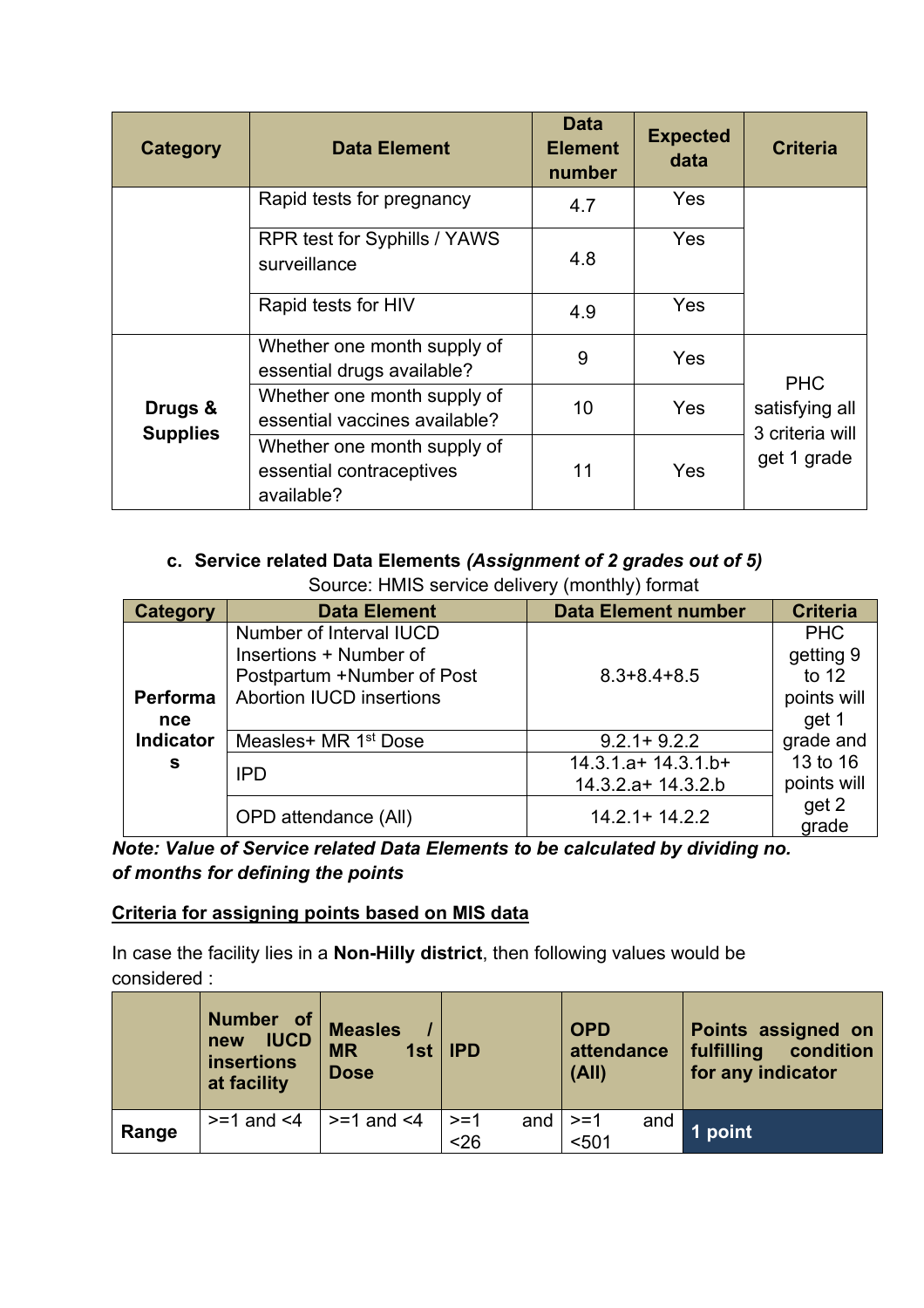|              | Number of<br><b>IUCD</b><br>new<br><b>insertions</b><br>at facility | <b>Measles</b><br><b>MR</b><br>1st<br><b>Dose</b> | <b>IPD</b>              | <b>OPD</b><br>attendance<br>(A  ) | Points assigned on<br>fulfilling<br>condition<br>for any indicator |
|--------------|---------------------------------------------------------------------|---------------------------------------------------|-------------------------|-----------------------------------|--------------------------------------------------------------------|
|              | $>= 4$ and $< 7$                                                    | $>= 4$ and $< 7$                                  | $>= 26$<br>and<br>$51$  | $>=501$<br>and<br>< 1001          | $2$ points                                                         |
|              | $>=7$ and $< 10$                                                    | $>=7$ and $<10$                                   | $>= 51$<br>and<br>< 101 | $>= 1001$ and<br>< 1501           | $3$ points                                                         |
|              | $>=10$                                                              | $>=10$                                            | $>=101$                 | $>=1501$                          | 4 points                                                           |
| <b>Total</b> | (1 to 4)                                                            | (1 to 4)                                          | (1 to 4)                | (1 to 4)                          | $(4$ to 16)                                                        |

In case the facility lies in a **Hilly district**, then following values with 30% relaxation would be considered:

|              | <b>Number</b><br><b>of</b><br><b>IUCD</b><br>new<br>insertions at<br>facility | <b>Measles</b><br>٠<br><b>MR</b><br>1st<br><b>Dose</b> | <b>IPD</b>             | <b>OPD</b><br>attendance<br>(A  ) | <b>Points</b><br>assigned on<br>fulfilling<br>condition<br>for<br>any<br>indicator |
|--------------|-------------------------------------------------------------------------------|--------------------------------------------------------|------------------------|-----------------------------------|------------------------------------------------------------------------------------|
|              | $>= 1$ and $< 3$                                                              | $>= 1$ and $< 3$                                       | $>=1$<br>and<br>14     | $>=1$ and $<$ 351                 | 1 point                                                                            |
|              | $>=$ 3 and $<$ 6                                                              | $>=3$ and $<5$                                         | $>= 14$<br>and<br>$36$ | $>=351$<br>and<br>< 701           | $\sqrt{2}$ points                                                                  |
| Range        | $>= 6$ and $< 8$                                                              | $>= 5$ and $< 7$                                       | $>=36$<br>and<br>~1    | $>=701$<br>and<br>< 1051          | 3 points                                                                           |
|              | $>= 8$                                                                        | $>=7$                                                  | $>=71$                 | $>=1051$                          | 4 points                                                                           |
| <b>Total</b> | (1 to 4)                                                                      | (1 to 4)                                               | (1 to 4)               | (1 to 4)                          | $(4$ to 16)                                                                        |

# **2. PHCs - Urban**

**a. Mandatory Criteria** (PHC has to satisfy both mandatory criteria to be eligible for grading)

| Source: HMIS Infrastructure format |
|------------------------------------|
|------------------------------------|

| <b>Data Element</b>         | Data Element number | <b>Expected data</b> |
|-----------------------------|---------------------|----------------------|
| <b>Medical Officer</b>      | 2.1                 | Greater than 0       |
| Nurse-Midwife (Staff Nurse) | 2.3                 | Greater than 0       |

## **b. Infrastructure related Data Elements** *(Assignment of 3 grades out of 5)*

Source: HMIS Infrastructure format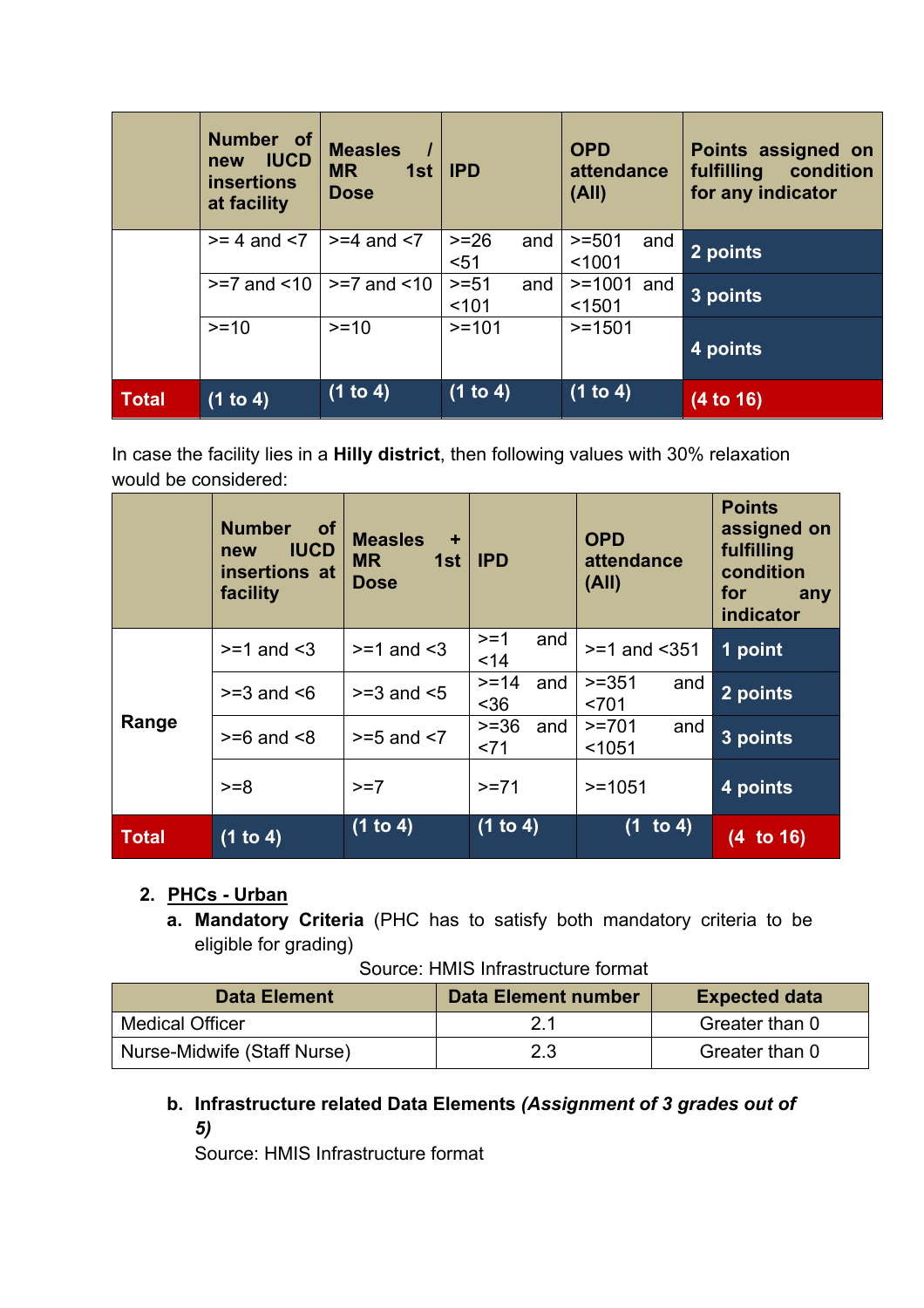| <b>Category</b>                                   | <b>Data Element</b>                                                   | <b>Data</b><br><b>Element</b><br>number | <b>Expected</b><br>data | <b>Criteria</b>                        |  |
|---------------------------------------------------|-----------------------------------------------------------------------|-----------------------------------------|-------------------------|----------------------------------------|--|
|                                                   | <b>Referral Services</b>                                              | 1.2.c                                   | Yes                     | <b>PHC</b>                             |  |
| <b>Infrastructure</b><br>& Service                | Stand by facility (Generator)<br>available in working condition       | 5.23.b                                  | Yes                     | satisfying 3<br>out of 4               |  |
| <b>Availability</b>                               | Separate Public utilities for<br><b>Males &amp; Females</b>           | 5.6                                     | Yes                     | criteria will<br>get 1 grade           |  |
|                                                   | OPD rooms / cubicles                                                  | 5.8                                     | Yes                     |                                        |  |
|                                                   | Routine urine, stool and blood<br>tests                               | 4.1                                     | Yes                     |                                        |  |
|                                                   | <b>Blood grouping</b>                                                 | 4.2                                     | Yes                     |                                        |  |
|                                                   | Bleeding time, clotting time                                          | 4.3                                     | Yes                     |                                        |  |
| <b>Essential</b><br>Laboratory<br><b>Services</b> | Diagnosis of RTI/STDs with wet<br>mounting, grams stain, etc.         | 4.4                                     | Yes                     | <b>PHC</b><br>satisfying 6<br>out of 9 |  |
|                                                   | Sputum testing for TB                                                 | 4.5                                     | Yes                     |                                        |  |
|                                                   | Blood smear examination for<br>malaria parasite                       | 4.6                                     | Yes                     | criteria will<br>get 1 grade           |  |
|                                                   | Rapid tests for pregnancy                                             | 4.7                                     | Yes                     |                                        |  |
|                                                   | RPR test for Syphills / YAWS<br>surveillance                          | 4.8                                     | Yes                     |                                        |  |
|                                                   | Rapid tests for HIV                                                   | 4.9                                     | Yes                     |                                        |  |
| Drugs &<br><b>Supplies</b>                        | Whether one month supply of<br>essential drugs available?             | 9                                       | Yes                     | <b>PHC</b>                             |  |
|                                                   | Whether one month supply of<br>essential vaccines available?          | 10                                      | Yes                     | satisfying all                         |  |
|                                                   | Whether one month supply of<br>essential contraceptives<br>available? | 11                                      | Yes                     | 3 criteria will<br>get 1 grade         |  |

**c. Service related Data Elements** *(Assignment of 2 grades out of 5)*

Source: HMIS service delivery (monthly) format

| <b>Category</b>   | <b>Data Element</b>                   | <b>Data Element number</b> | <b>Criteria</b>    |
|-------------------|---------------------------------------|----------------------------|--------------------|
|                   | <b>Performance   TT2 + TT Booster</b> | $1.2.2 + 1.2.3$            | <b>PHC</b> getting |
| <b>Indicators</b> | Measles+ MR 1 <sup>st</sup> Dose      | $9.2.1 + 9.2.2$            | 12 to 16           |